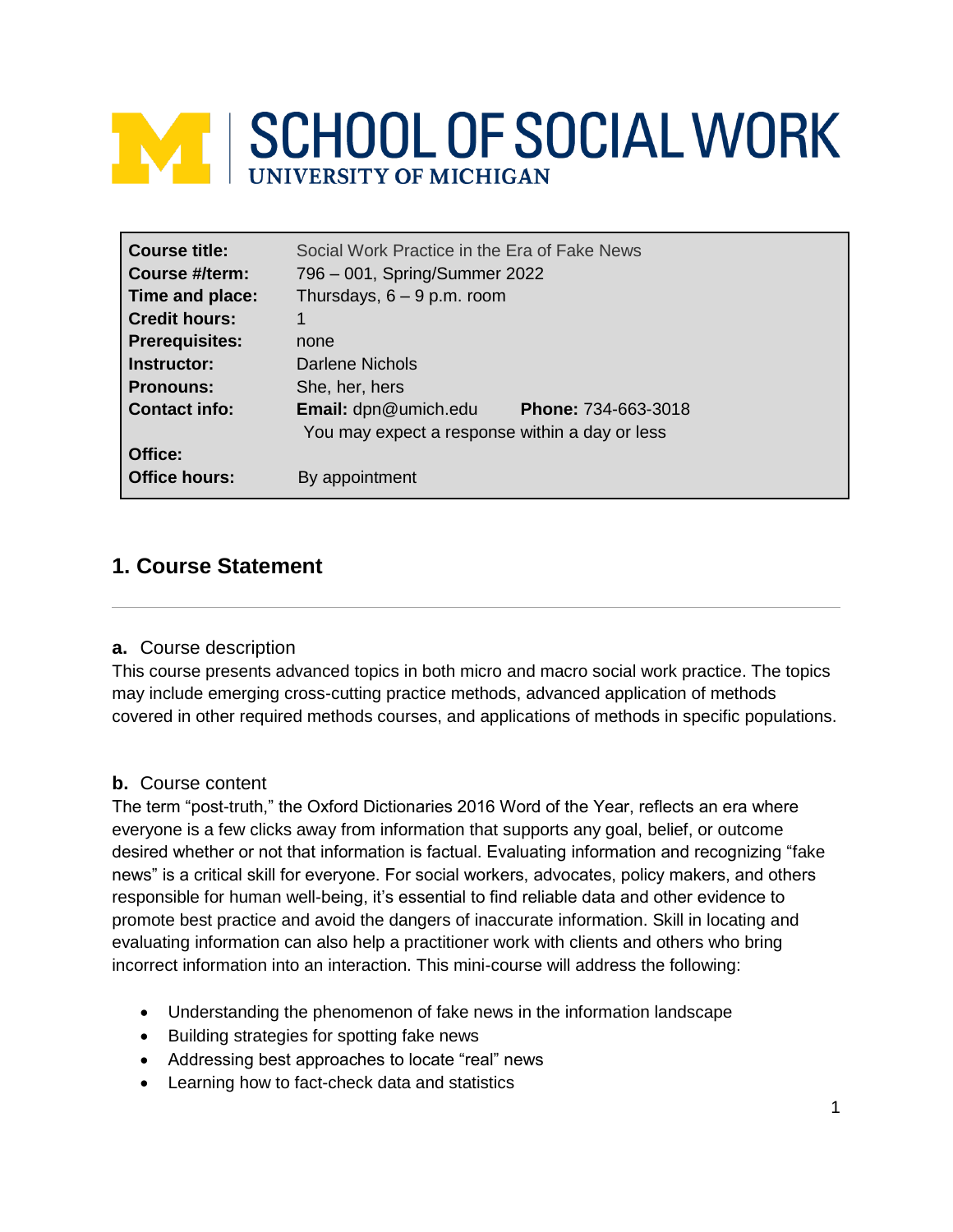- Ways in which information is organized, structured, and delivered to support the dominant social narratives in the U.S.
- **c.** Course objectives and competencies
	- Critically evaluate information sources, focusing on currency, relevance, replicability, accuracy, authority, and purpose. 4.2
	- Identify the social impact of "fake news" and other fabricated or grossly biased information on decision-making and help-seeking behavior. 4.1, 6.2
	- Understand how one's own biases, media consumption practices, and worldviews can alter how one searches for and selects information for personal and professional use. 1.2, 1.5, 4.2, 4.4
	- Assess how the dominant social narrative shapes what we hear and see through news media. 4.1

# **d.** Course design

This course is designed to continue the development of critical thinking skills about information, how it is retrieved, utilized, and understood by ourselves and those with whom we work. While there will be some short lectures, we will engage with the material primarily through guided discussion and engagement with the materials. Students will be encouraged to bring their own observations about "fake news" and its manifestations online and elsewhere to enhance all of our understanding of fake news in today's world.

# **2. Class Requirements**

# a. Text and class materials

I will link readings, video links, and other course material in Canvas at least one week prior to the class for which it will be assigned. Reading or viewing materials before class will be essential in order to best engage with class discussions.

# b. Class schedule

| Date/Time        | Agenda                                                                     | <b>Readings &amp;</b><br><b>Assignments</b>          |
|------------------|----------------------------------------------------------------------------|------------------------------------------------------|
| Week 1<br>May 12 | Introductions<br>Course plan<br>Using dialogue<br><b>Course Guidelines</b> | Read Lexicon of Lies in<br>advance of our first clas |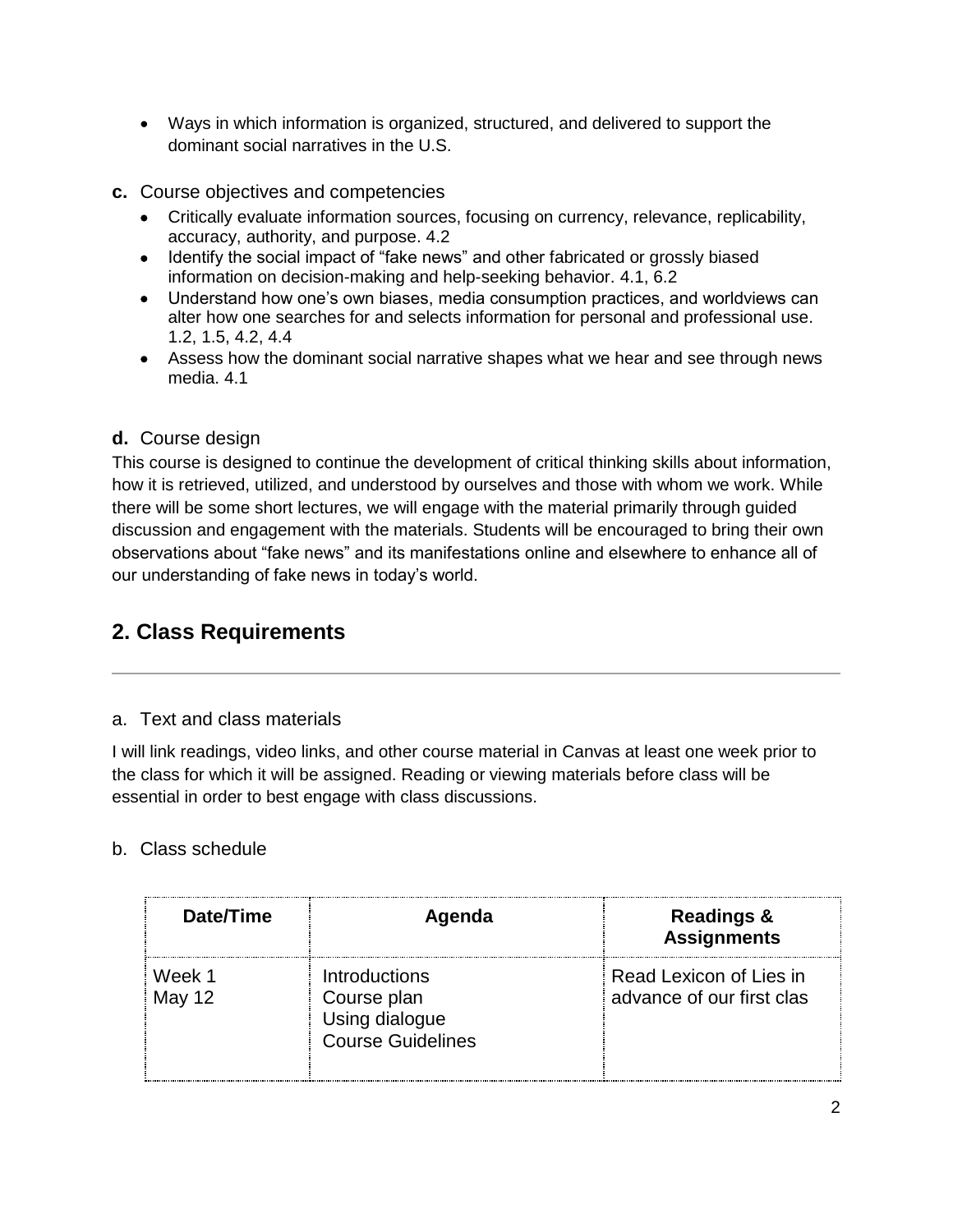|                         | What is Fake News?<br>Where does it come from?<br>Media and Information<br>Institutions<br>Information marketing<br>Privilege and access to<br>information<br><b>Bias and belief</b> |                                                                                                                                                                                                                                                                    |
|-------------------------|--------------------------------------------------------------------------------------------------------------------------------------------------------------------------------------|--------------------------------------------------------------------------------------------------------------------------------------------------------------------------------------------------------------------------------------------------------------------|
| Week 2<br><b>May 19</b> | How do we spot fake news?<br>Developing strategies for finding<br>credible evidence                                                                                                  | Read:<br>http://fair.org/take-action-<br>now/media-activism-<br>kit/how-to-detect-bias-in-<br>news-media/<br>https://www.propublica.org<br>/article/im-an-<br>investigative-journalist-<br>these-are-the-questions-i-<br>asked-about-the-viral-<br>plandemic-video |
| Week 3<br><b>May 26</b> | What are ways fake news shows<br>up beyond the written word?<br>Data & statistical literacy<br>Information literacy<br>Algorithmic literacy<br>Deep fakes                            |                                                                                                                                                                                                                                                                    |
| Week 4<br>June 2        | Why do people believe fake<br>news?<br>How fake news can sustain<br>dominant social narratives &<br>myths                                                                            | View video: "Framing an<br>Execution"<br>https://umich.kanopy.com/<br>video/framing-execution-<br>media-mumia-abu-jamal<br>Think about the questions<br>listed on Canvas for this<br>video as you watch it; be<br>prepared for discussion<br>Complete assigned     |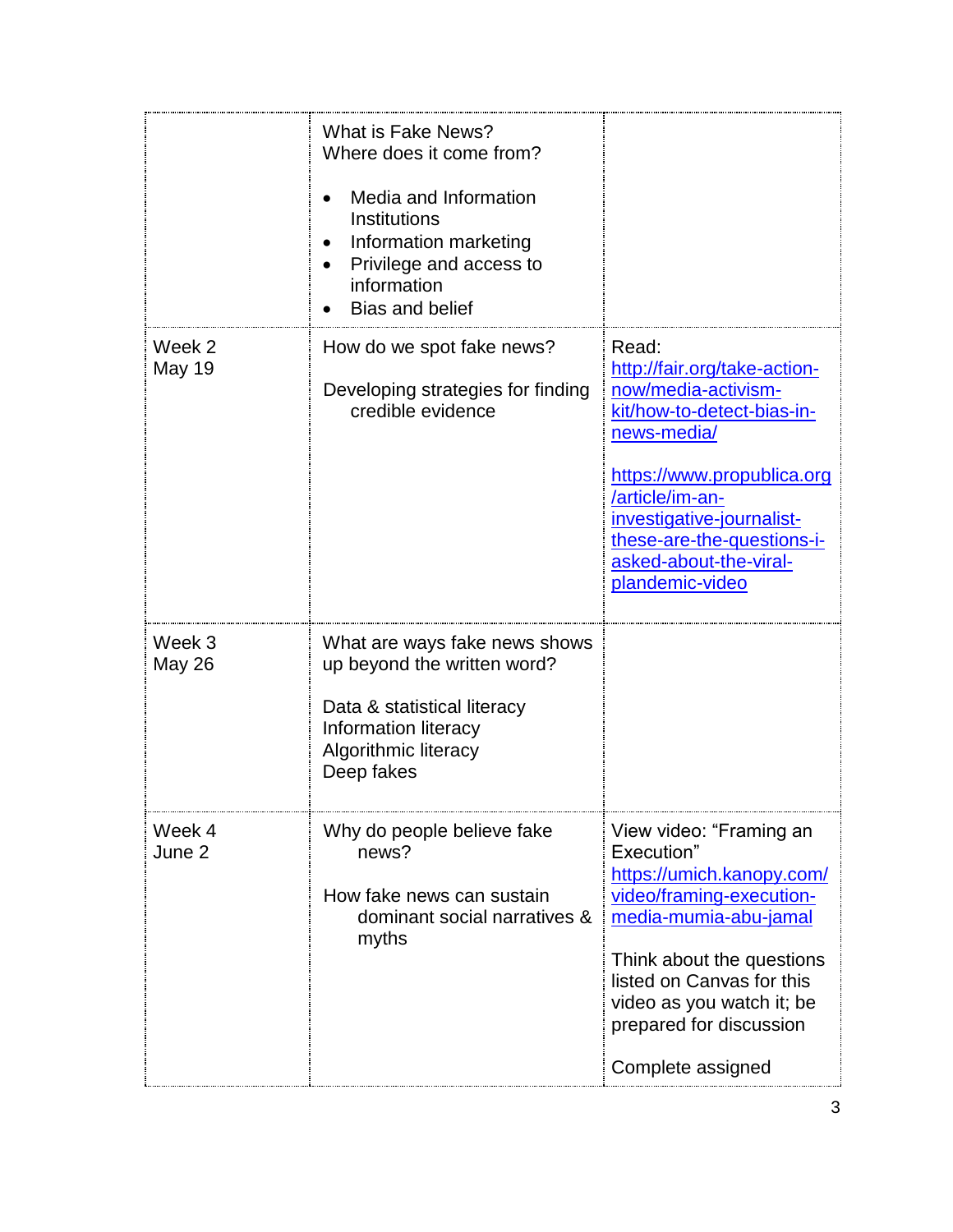|                  |                                                                                     | readings for discussion                      |
|------------------|-------------------------------------------------------------------------------------|----------------------------------------------|
| Week 5<br>June 9 | How can we counteract fake<br>news?<br>Guest: Marna Clowney-<br>Robinson, MSW, MLIS | Complete assigned<br>readings for discussion |

### c. Assignments

| <b>Assignment</b>                                                                                                                                                                                                                                      | Due date |
|--------------------------------------------------------------------------------------------------------------------------------------------------------------------------------------------------------------------------------------------------------|----------|
| In the last two weeks of class, everyone will read and summarize<br>one article for their classmates. (Half of the class will read for<br>week 4 and the other half for week 4). Everyone else is to read<br>the summaries and prepare for discussion. |          |

#### d. Attendance and class participation

To get the most out of this class, attendance and participation is essential. If you will need to miss a class, please let the instructor know as soon as possible. [Policy on Class Attendance](https://ssw.umich.edu/msw-student-guide/section/1.09.00/17/policy-on-class-attendance)

#### e. Grading

- This class is graded Pass/Fail
- Late assignments will be permitted under special circumstances and in consultation with the instructor
- School of Social Work Policies
	- [Grades in Academic Courses and in Field Instruction](http://ssw.umich.edu/msw-student-guide/chapter/1.08/grades-in-academic-courses-and-in-field-instruction)
	- [Policy for grading in special circumstances](https://ssw.umich.edu/msw-student-guide/section/1.08.01/15/grades-for-special-circumstances)